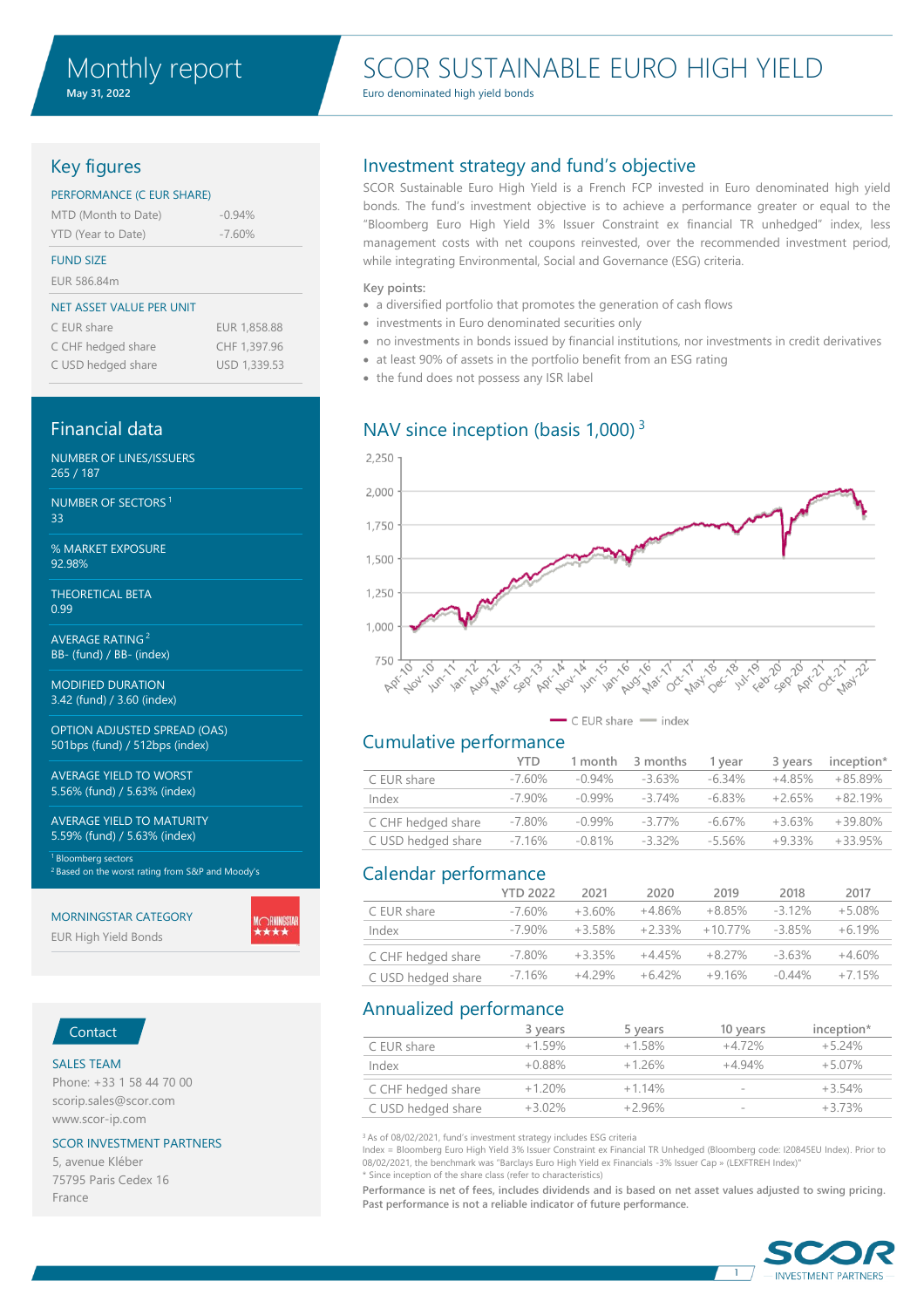# Top 10 exposures <sup>4</sup>

| <b>ISSUER</b>                | <b>SECTOR</b>            | <b>COUPON</b> | <b>MATURITY</b> | %     |
|------------------------------|--------------------------|---------------|-----------------|-------|
| <b>BALL CORP</b>             | Packaging                | 4.38%         | 15/12/2023      | 2.69% |
| <b>VALEO SA</b>              | Automotive               | 0.38%         | 12/09/2022      | 1.37% |
| <b>TELEFONICA</b>            | Wirelines                | 2.88%         | Perp            | 1.30% |
| <b>LEVI STRAUSS &amp; CO</b> | Retailers                | 3.38%         | 15/03/2027      | 1.19% |
| <b>INTERTRUST GROUP</b>      | <b>Consumer Services</b> | 3.38%         | 15/11/2025      | 1.08% |
| <b>RENAULT SA</b>            | Automotive               | 2.38%         | 25/05/2026      | 1.04% |
| <b>SOLVAY FINANCE</b>        | Chemicals                | 5.87%         | Perp            | 1.03% |
| <b>VEOLIA</b>                | Utility Other            | 2.25%         | Perp            | 1.02% |
| <b>FAURECIA</b>              | Automotive               | 3.75%         | 15/06/2028      | 1.00% |
| ARDAGH                       | Packaging                | 2.13%         | 15/08/2026      | 0.99% |

# 5 largest overexposures 4,5

| <b>ISSUER</b>                | <b>SECTOR</b>    | <b>OVER EXPOSURE</b> | <b>ESG RATING</b> |
|------------------------------|------------------|----------------------|-------------------|
| <b>BALL CORP</b>             | Packaging        | 2.07%                | В                 |
| <b>TELEFONICA</b>            | Wirelines        | 182%                 | B-                |
| <b>SOLVAY FINANCE</b>        | Chemicals        | 1 09%                | B-                |
| <b>EDF</b>                   | Electric         | 105%                 | $($ $+$           |
| <b>LEVI STRAUSS &amp; CO</b> | <b>Retailers</b> | 104%                 | -                 |

# 5 largest underexposures 4,5

| <b>ISSUER</b>      | <b>SECTOR</b>            | UNDER EXPOSURE ESG RATING |          |
|--------------------|--------------------------|---------------------------|----------|
| <b>NETFLIX INC</b> | Media Entertainment      | $-1.63%$                  | $\Box +$ |
| <b>AUTOSTRADE</b>  | Transport. Services      | $-1.36\%$                 |          |
| <b>EDP</b>         | Electric                 | $-1.09%$                  | $B+$     |
| <b>VERISURE</b>    | <b>Consumer Services</b> | $-1.04\%$                 | г.       |
| <b>REPSOL INTL</b> | Integrated               | $-1.00\%$                 | R-       |

# Risk indicators

|                    |             | <b>VOLATILITY*</b> |                                 |                 |             |
|--------------------|-------------|--------------------|---------------------------------|-----------------|-------------|
| <b>YEAR</b>        | <b>FUND</b> | <b>INDEX</b>       | <b>TRACKING</b><br><b>ERROR</b> | INFO.<br>RATIO. | <b>BETA</b> |
| Since<br>inception | 4.20%       | 4.19%              | 1.29%                           | 0.13            | 0.94        |
| <b>YTD 2022</b>    | 4.94%       | 5.00%              | 0.62%                           | 1.02            | 0.96        |
| 2021               | 1.88%       | 1.35%              | 1.32%                           | 0.01            | 1.07        |
| 2020               | 9.05%       | 9.81%              | 2.15%                           | 1.18            | 0.89        |
| 2019               | 2.10%       | 2.41%              | 0.64%                           | $-3.00$         | 0.82        |
| 2018               | 2.12%       | 2.39%              | 0.58%                           | 1.23            | 0.86        |
| 2017               | 1.11%       | 1.29%              | 0.45%                           | $-2.46$         | 0.79        |

\*Based on weekly NAVs, the volatility of the Fund may not only reflect the volatility of the securities in the portfolio due to the application of the swing pricing mechanism.

<sup>4</sup>% of the AuM

<sup>5</sup> Refer to sustainable investment approach, on page 3

<sup>6</sup> Bloomberg sectors

<sup>7</sup> Source: Bloomberg

Fund

 index = Bloomberg Euro High Yield 3% Issuer Constraint ex Financial TR Unhedged (Bloomberg code: I20845EU Index)

# Top 15 sectors 4,6

#### 14% 12%  $10%$ 8% 6% 4% 2%  $0\%$ Consultant Report of Consultant Consultant Consultant Consultant Consultant Consultant Consultant Consultant C **AMERICAN AMERICAN STRATEGIC** Force AMelystere AUTOMOTIVE **MIRELINES LINES ROLL** PARTICUTE Chapter Company PHAREMAGNICALS **CALS WERE ANDUSTRIAL CONTROL**



# Breakdown by OAS (in bps) <sup>4</sup>

#### 40% 35% 30% 25% 20% 15% 10% 5% 1350 SOD Elize 1501 F500 7501  $0%$ 1150-2501 T50 - 1000 10-1501 Sup 1000

# Breakdown by maturity bucket <sup>4</sup>



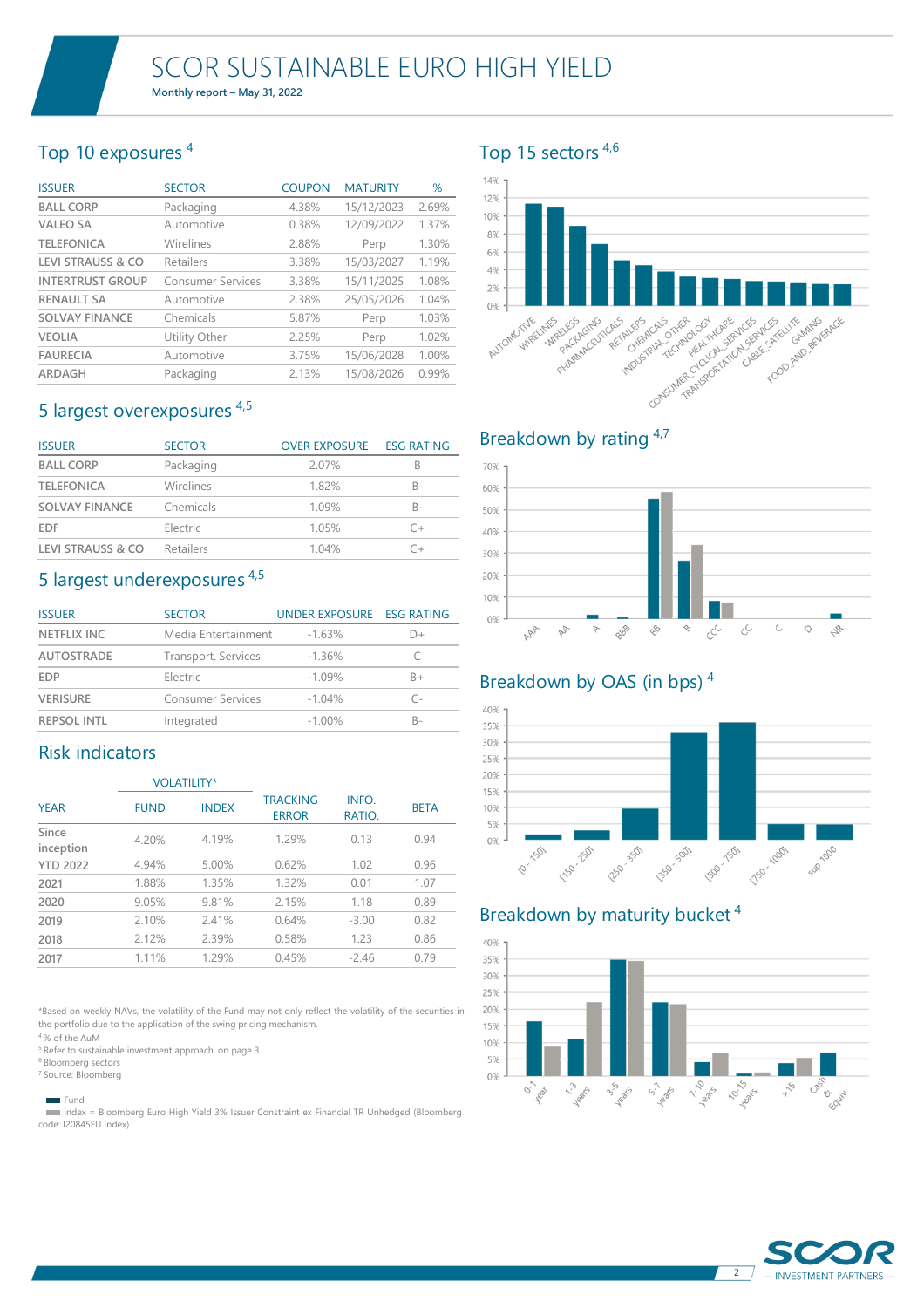**Monthly report – May 31, 2022**

# Sustainable investment approach

The SCOR Sustainable Euro High Yield fund follows a sustainable investment process that contains normative and sectoral exclusions and ESG criteria. Through this extra-financial analysis, an ESG rating is assigned to issuers and potential new entries of the portfolio. Securities with an ESG rating will represent at least 90% of the net assets and an average ESG rating is established for each sub-universe of the portfolio. For each sub-universe, the portfolio's ESG rating needs to be superior to the ESG rating of its benchmark index after eliminating at least 20% of the worst performing issuers of said benchmark index. The fund also includes a "best in class" approach concerning four sectors with significant energy consumption: energy, utilities, automotive, and chemicals.

#### NORMATIVE AND SECTORIAL EXCLUSIONS

Normative exclusions:

- exclusions based on the recommendations of the Financial Action Task Force (FATF),
- exclusions based on the Office of Foreign Assets Control (OFAC) and the French Ministry of Finance,
- exclusions based on the Ottawa Convention and the Oslo Treaty,
- other exclusions based on international applications.

#### ESG RATING: ISSUER COVERAGE 8,9

|                         | <b>Fund</b> | Fund index |
|-------------------------|-------------|------------|
| Issuers with ESG rating | 98.90%      | 95.87%     |

<sup>8</sup> In % of the fund's assets excluding cash and monetary UCITS. At least 90% of the fund's net assets need to possess an ESG rating.

<sup>9</sup> Bloomberg Euro High Yield 3% Issuer Constraint ex Financials TR Unhedged (Bloomberg code: I20845EU Index).

#### ESG RATING PER SUB-UNIVERSE 10,11

|                            | <b>Fund</b> | Sub-universe |               |
|----------------------------|-------------|--------------|---------------|
| Sub-universe               | % NAV       | Rating       | Index top 80% |
| Euro High Yield or unrated | 92.34%      |              |               |
| Euro Investment Grade      | 0.65%       |              |               |
| Euro Sovereign             |             |              |               |

<sup>10</sup> The benchmark indices corresponding to the three sub-universes are:

- Euro HY or NR: Bloomberg Euro High Yield ex Financials TR Unhedged (I20845EU);
- Euro Investment Grade: Bloomberg Euro Corporate ex Financials (LECFTREU); • Euro denominated Government Securities: Bloomberg-Barclays Euro Treasury 0-12 Months (LA09TREU)..
- <sup>11</sup> Top 80% = benchmark index of the sub-universe after at least 20% of the lowest rated securities in that benchmark have been eliminated.

Issuers excluded from the investment universe in application of normative and sectorial exclusions and after excluding securities whose issuers are rated D-:

#### ENVIRONMENTAL RATING FOR ENERGY, UTILITIES, AUTOMOTIVE, AND CHEMICALS

|                  |        | Fund   |       | <b>Fund index</b> |
|------------------|--------|--------|-------|-------------------|
| Sectors          | % NAV  | Rating | %     | Rating            |
| Energy           | 0.42%  | $C +$  | 243%  | $C +$             |
| <b>Utilities</b> | 2.03%  | B      | 4.45% | $B -$             |
| Automotive       | 11.38% | $C +$  | 1179% |                   |
| Chemicals        | 3.79%  | $C +$  | 445%  |                   |

The Environmental Rating of these four sectors is mainly weighted by the following criteria:

• energy: scope 1 of greenhouse gas emissions associated with the issuer's activities, the issuer's policies to preserve air quality, the issuer's wastewater treatment.

• utilities: the energy sources used by the issuer, the percentage of renewable energy used by the issuer, the issuer's water use efficiency.

• automotive: the energy efficiency of the products manufactured by the issuer, the rate of reprocessing of waste associated with the issuer's industrial production, the percentage of vehicles with a low environmental impact produced by the issuer.

• chemicals: the issuer's greenhouse gas emissions, the issuer's greenhouse gas reduction policy and strategy.

Sectoral exclusions:

- thermal coal business (coal mining, coal-fired power generation, coal plant development),
- oil & gas sector (oil sands, shale oil & gas, artic oil, upstream, midstream, and downstream),
- tobacco manufacturers.

If the issuer of the security has an ESG rating from the non-financial data provider, the investment team assigns this rating to the security. If the issuer is not rated, the investment team assigns an ESG rating using an internal methodology consistent with that of the non-financial data provider. If no rating can be assigned, then the investment team will assign the NR (not rated) rating. The ESG rating is updated at least yearly.

The issuer's ESG Rating is based on a single ESG rating scale: ratings ranging from A to D-, with A being the highest possible rating. and D being eliminatory.

## $A | A - B + B | B | B - C + C | C | C - D + D | D$

The ESG rating range is based on a numerical score from 3.50 to 1.00. 3.50 is considered an excellent score, 1.00 a bad score.

| Min score 3.50 3.25 3.00 2.75 2.50 2.25 2.00 1.75 1.50 1.25 1.00 |  |  |  |  |  |  |
|------------------------------------------------------------------|--|--|--|--|--|--|

| Number of excluded issuers | % in the index |
|----------------------------|----------------|
|                            | 4 19%          |

The fund applies specific constraints on four sectors with high energy consumption: energy, utilities, automotive, and chemicals.

The average environmental grade per sector of the portfolio needs to be superior to the average environmental grade of the same sector in the benchmark index of the fund.

The portfolio may not be invested in any of the four sectors.



3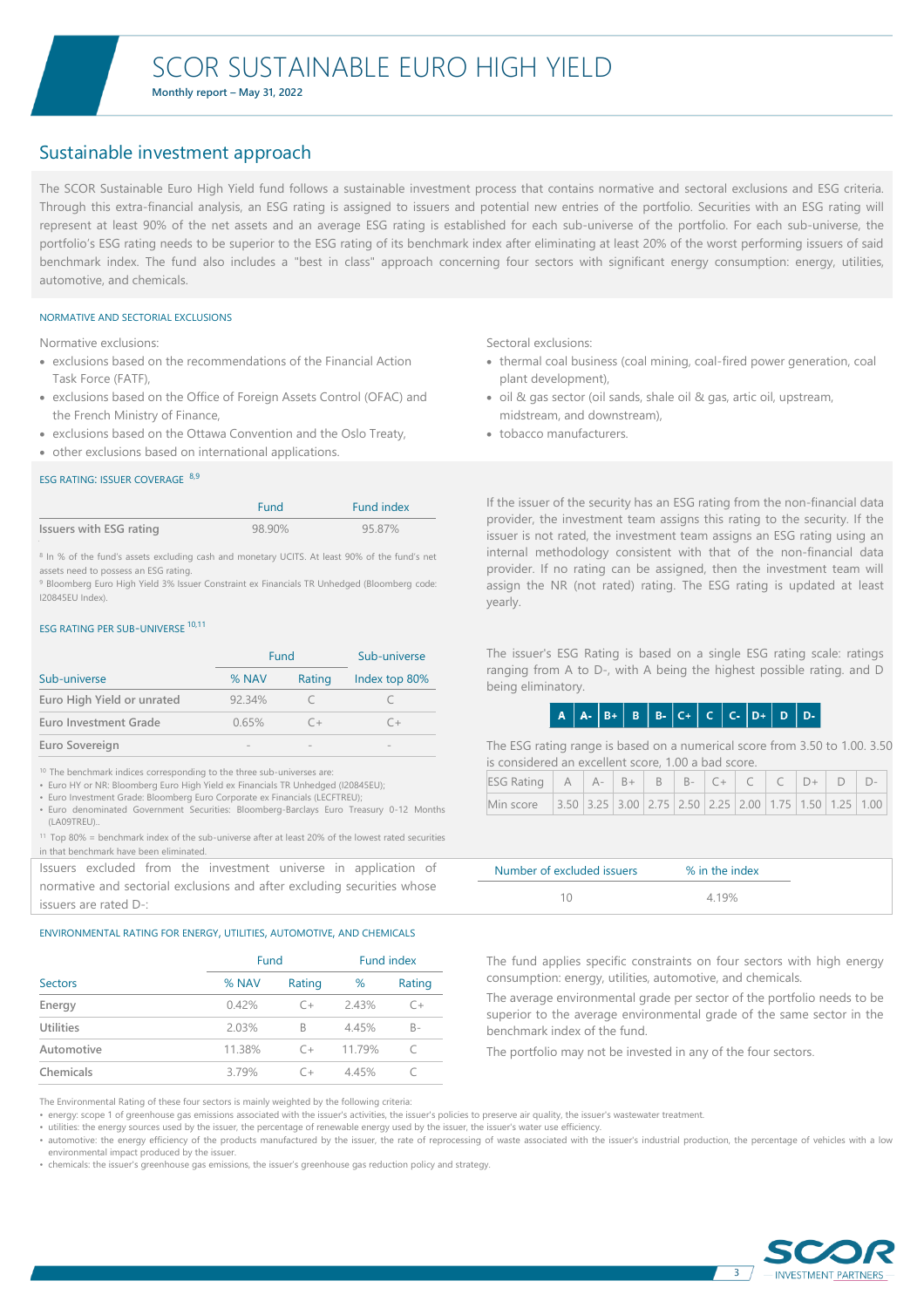**Monthly report – May 31, 2022**

### **Characteristics**

#### ISIN CODE

| C EUR share        | FR0010853556 |
|--------------------|--------------|
| C CHF hedged share | FR0011341171 |
| C USD hedged share | FR0011929728 |

#### BLOOMBERG CODE

| C EUR share        | <b>SCOEUHY FP Equity</b> |
|--------------------|--------------------------|
| C CHF hedged share | <b>SCOEUHC FP Equity</b> |
| C USD hedged share | <b>SCOEUHU FP Equity</b> |

FUND NAME

SCOR SUSTAINABLE EURO HIGH YIELD

#### LEGAL FORM

French FCP, under the Directive 2009/65/EC

#### SFDR CLASSIFICATION

Article 8

#### INCEPTION DATE

C EUR share 14/04/2010<br>C CHE hedged share 12/10/2012 C CHF hedged share C USD hedged share 06/06/2014

#### FUND CURRENCY

EUR

#### RECOMMENDED INVESTMENT HORIZON

3 years minimum

#### INDEX

Bloomberg Euro High Yield 3% Issuer Constraint ex Financial TR Unhedged (Bloomberg code: I20845EU Index)

#### RISK AND REWARD PROFILE

**2** 1 2 3 4 5 6 7 7 er risk, typic **7** For a higher risk, typically higher rewards

#### VALUATION FREQUENCY

Daily (D)

#### SWING PRICING

Swing Pricing mechanism effective as of April 16, 2020

SETTLEMENT AND DELIVERY D+2 / D+2

ONGOING CHARGES

0.50% VAT incl. (for the year 2020) PERFORMANCE FEES

None (since January 1st, 2016)

SUBSCRIPTION / REDEMPTION FEES

Maximum 3.00% / none **CUSTODIAN** BNP Paribas Securities Services S.C.A.

DELEGATED ACCOUNTING MANAGEMENT

European Fund Administration S.A. – France

#### COUNTRIES OF COMMERCIALIZATION

AT, BE, CH, DE, DK, ES, FI, FR, IT, LU, MC\*, NL, NO, PT, SE, UK

\*Only with approved local entities

### Market review

The Euro High Yield market returned performances of -0.99% in May 2022, bringing YTD performance to -7.90%. The continuous increase in risk premiums since April came to an end in May. The average OAS widened by an additional 65 bps to a peak of 518 bps, before subsiding to 469 bps at the end of the month, representing an excess return of -0.52% in May. Putting Covid to one side, the last time spreads reached 500 bps was in January 2019. Since the start of 2022, the Euro high yield segment has significantly underperformed US high yield over the entire yield curve. In both regions, the performance of long maturities has been more negative (-15% for the euro market) than that of short maturities (-5%).

Central banks are reacting differently to the expected slowdown in growth. While the ECB seems to want to maintain the pace at which it rescinds its accommodative monetary policy, the Fed is ready to slow down. US assets thus posted positive performances, while euro markets performed negatively in May.

European high-yield funds continued to be subject to redemptions, which did not accelerate, however. Redemptions in May totaled EUR 1.4 billion, bringing the total since the start of the year to EUR 7 billion, or nearly 9% of outstandings. Funds still had significant cash, dampening the volume of sales at depressed levels. The average price of Euro high yield bonds is 92% of par. Adjustments to exposure might be delicate given the liquidity situation and deteriorating price spreads. The increase in the proportion of distressed debt since the beginning of the year is concentrated in the consumer discretionary sector, both in high yield bonds and in loans. The sector is directly affected by inflation in energy and industrial raw material prices.

BB-rated corporate hybrids continued to underperform, by 1.70% in May, bringing YTD performance to -10.84%. There were no new primary market issues in May. The BB segment overall reduced its lag, benefiting from a flight to quality within the euro high yield asset class. It posted a performance of -0.66%, vs -1.39% for the B segment and -1.97% on the CCC segment. The yields of the three segments were 4.5%, 6.7% and 10.5%, respectively. Like the May primary issues, the BB segment had an attractive risk/return relationship compared with the other rating categories. Issues were primarily in the BB category. Virtually all spreads tightened by around 50 bps between announcement and final pricing, despite the fragile market, and yield was around 4.375% with high ESG ratings. Issuers included Elis, Volvo and new issuer Huhtamaki, a Nordic packaging company.

Recently published first-quarter results have been mostly positive. Although margins of certain industrial companies narrowed, the top line continued to pick up, because of volumes and because cost increases were passed on to prices to a greater-than-expected extent, as illustrated by Thyssen, Grifols and Elis. Generally, the trend remained very favorable in gaming, which continued to recover, leisure and shipping. Acquisitions (or rumors thereof) also continued to be a support factor, placing the targets among the best performers: Banijay, House of HR, Atalian and Ontex.

## Fund manager's comment

The SCOR Sustainable Euro High Yield fund declined by -0.94% in May 2022 (C EUR share), outperforming its benchmark index by +0.05%. Since the start of the year, the fund declined by -7.60% (+0.30% ahead of the index).

The fund's beta, close to 1, was maintained at this level. The proportion of cash and the allocation between rating categories contributed positively, as the fund was overweight in the BB category, in contrast to the B and CCC categories.

Lack of exposure or underweighting in the issuers with the most negative performance was beneficial to the fund, as illustrated by Frigoglass (-23%), Diebold Nixdorf (-17%) and Douglas (-13%). Their weightings in the index are significant, which was the main reason for the fund's relative outperformance in May. Conversely, Kloeckner Pentaplast's poor performance, despite encouraging results in May, and the lack of exposure to Atalian, reduced the fund's performance.

Owing to its selection of securities, the fund outperformed the index in the sectors that suffered this month. The transport sector posted the worst performance, for example. Autostrade has a significant weighting in the index, and its long maturities suffered greatly. The fund also outperformed in retailing, despite its overweighting in this sector (Maxeda short-term, HSE, But).

The fund took part in several primary market issues. Elis 2027 opened the primary market with an attractive OID vs. the secondary market, despite a 62 bps reduction in the proposed yield between the announcement and the pricing. This motivated us to participate. We also took part in the TDC NET 2028 issue, rated BBB- with a yield of more than 5% and a very favorable ESG rating.

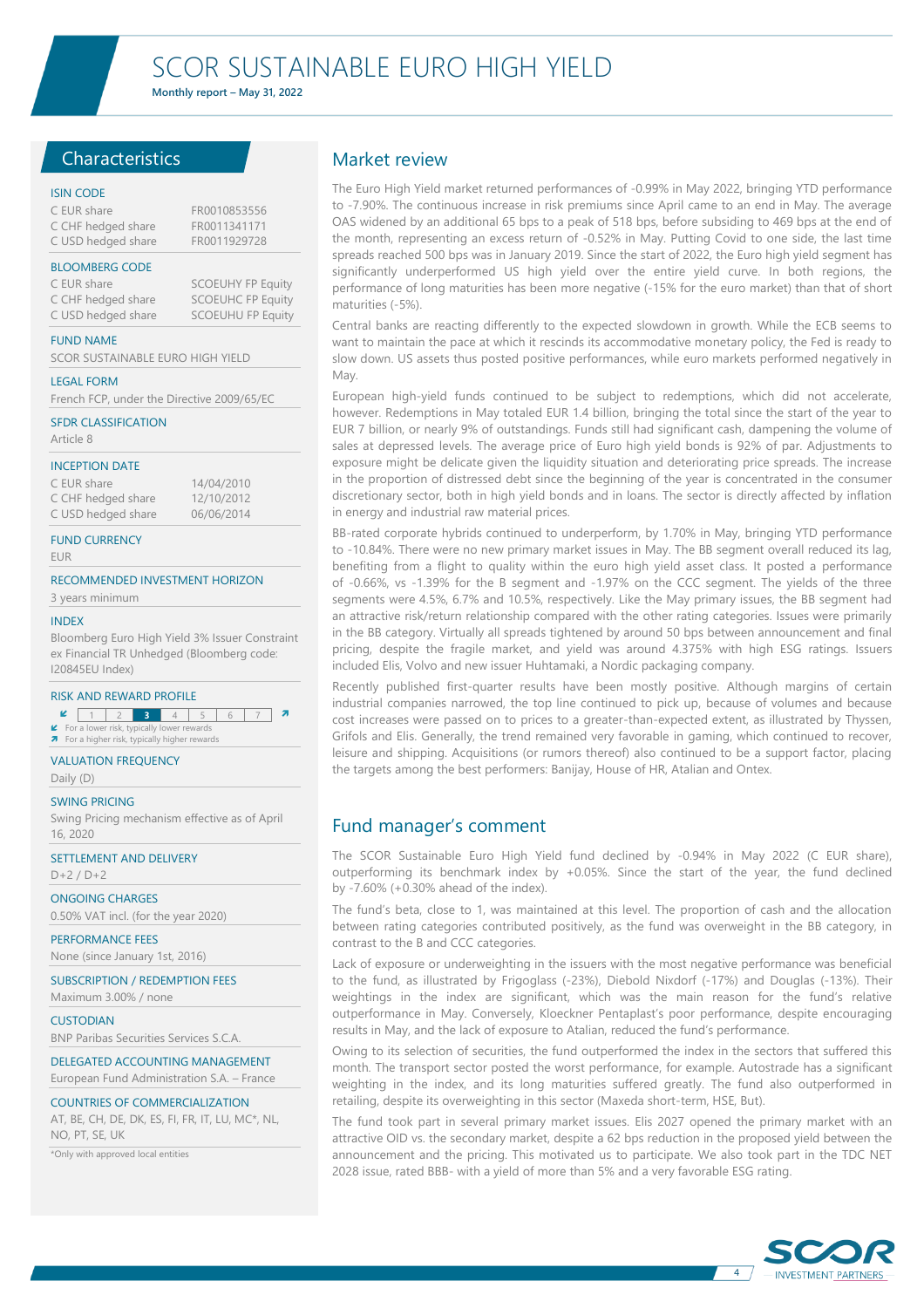**Monthly report – May 31, 2022**

# Available Shares

## NET ASSET VALUE PER UNIT C EUR share EUR 1,858.88 C CHF hedged share CHF 1,397.96 C USD hedged share USD 1,339.53 IC EUR share EUR 939.44 BLOOMBERG CODE C EUR share SCOEUHY FP Equity C CHF hedged share SCOEUHC FP Equity C USD hedged share SCOEUHU FP Equity IC EUR share SCEHYIC FP Equity ISIN CODE C EUR share FR0010853556 C CHF hedged share FR0011341171 C USD hedged share FR0011929728 IC EUR share FR0013146339 INCEPTION DATE C EUR share 14/04/2010 C CHF hedged share 12/10/2012 C USD hedged share 06/06/2014 IC EUR share 08/04/2021 APPLICABLE MANAGEMENT FEES C shares: 0,50% p.a.

IC shares: 0,50% p.a.

# Cumulative performance

|                    | YTD.    |           | 1 month 3 months | 1 vear |                          | 3 years inception* |
|--------------------|---------|-----------|------------------|--------|--------------------------|--------------------|
| C EUR share        | -7.60%  | -0.94%    | -3.63%           | -6.34% | $+4.85\%$                | +85.89%            |
| C CHF hedged share | -7.80%  | -0.99%    | -3.77%           | -6.67% | $+3.63\%$                | $+39.80\%$         |
| C USD hedged share | -7.16%  | -0.81%    | -3.32%           | -5.56% | $+9.33\%$                | $+33.95%$          |
| IC EUR share       | $-759%$ | $-0.94\%$ | -3.62%           | -6.33% | $\overline{\phantom{a}}$ | $-6.06\%$          |

# Calendar performance

|                    | <b>YTD 2022</b> | 2021       | 2020                     | 2019     | 2018      | 2017     |
|--------------------|-----------------|------------|--------------------------|----------|-----------|----------|
| C EUR share        | -7 60%          | $+3.60\%$  | +4.86%                   | +8.85%   | $-312\%$  | $+5.08%$ |
| C CHF hedged share | -7.80%          | +3.18%     | +4.33%                   | $+8.45%$ | -3 73%    | $+462%$  |
| C USD hedged share | -7.16%          | $+4.29\%$  | $+6.42\%$                | $+9.16%$ | $-0.44\%$ | $+7.15%$ |
| IC EUR share       | $-7.59\%$       | $+166\%$ * | $\overline{\phantom{a}}$ | $\sim$   | $\sim$    |          |

# Annualized performance

|                    | 3 years  | 5 years  | 10 years       | inception* |
|--------------------|----------|----------|----------------|------------|
| C EUR share        | $+1.59%$ | $+1.58%$ | $+472%$        | $+5.24\%$  |
| C CHF hedged share | $+120%$  | $+114%$  | $\sim$         | $+2.80%$   |
| C USD hedged share | $+3.02%$ | $+296%$  | <b>Section</b> | $+3.73%$   |
| IC EUR share       | $\sim$   | $\sim$   | <b>Section</b> | $-5.31%$   |

\*Since inception of the share class (refer to characteristics)

| Performance is net of fees, includes dividends and is based on net asset values adjusted to swing pricing. |  |  |  |  |  |  |
|------------------------------------------------------------------------------------------------------------|--|--|--|--|--|--|
| Past performance is not a reliable indicator of future performance.                                        |  |  |  |  |  |  |